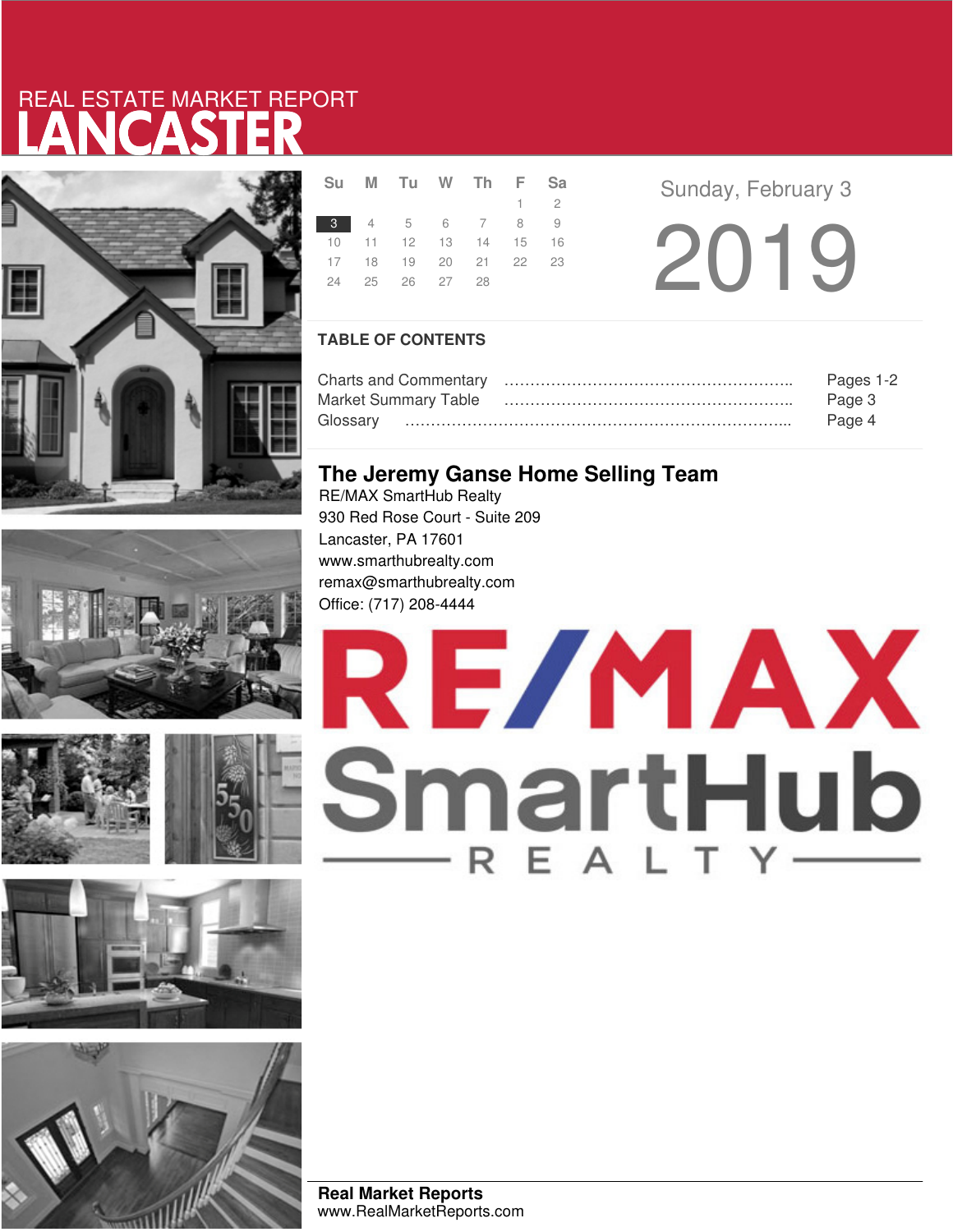

Sunday, February 3, 2019

## The Jeremy Ganse Home Selling Team

remax@smarthubrealty.com RE/MAX SmartHub Realty Office: (717) 208-4444

at the real estate market. Currently there are 619 sales pending in the market overall, leaving 1145 listings still for sale. The resulting pending ratio is 35.1% (619 divided by 1,764). So you might be asking yourself, that's great... but what exactly does it mean? I'm glad you asked! *Let's take a look*

The pending ratio indicates the supply & demand of the market. Specifically, a high ratio means that listings are in demand and quickly going to contract. Alternatively, a low ratio means there are not enough qualified buyers for the existing supply.

**"Current inventory is described as mildly active."**

Taking a closer look, we notice that the \$150K - \$200K price range has a relatively large number of contracts pending sale.

We also notice that the \$250K - \$300K price range has a relatively large inventory of properties for sale at 192 listings. The average list price (or asking price) for all properties in this market is \$333,850.





A total of 2826 contracts have closed in the last 6 months with an average sold price of \$222,531. Breaking it down, we notice that the \$150K - \$200K price range contains the highest number of sold listings.

Alternatively, a total of 1196 listings have failed to sell in that same period of time. Listings may fail to sell for many reasons such as being priced too high, having been inadequately marketed, the property was in poor condition, or perhaps the owner had second thoughts about selling at this particular time. The \$200K - \$250K price range has the highest number of off-market listings at 202 properties.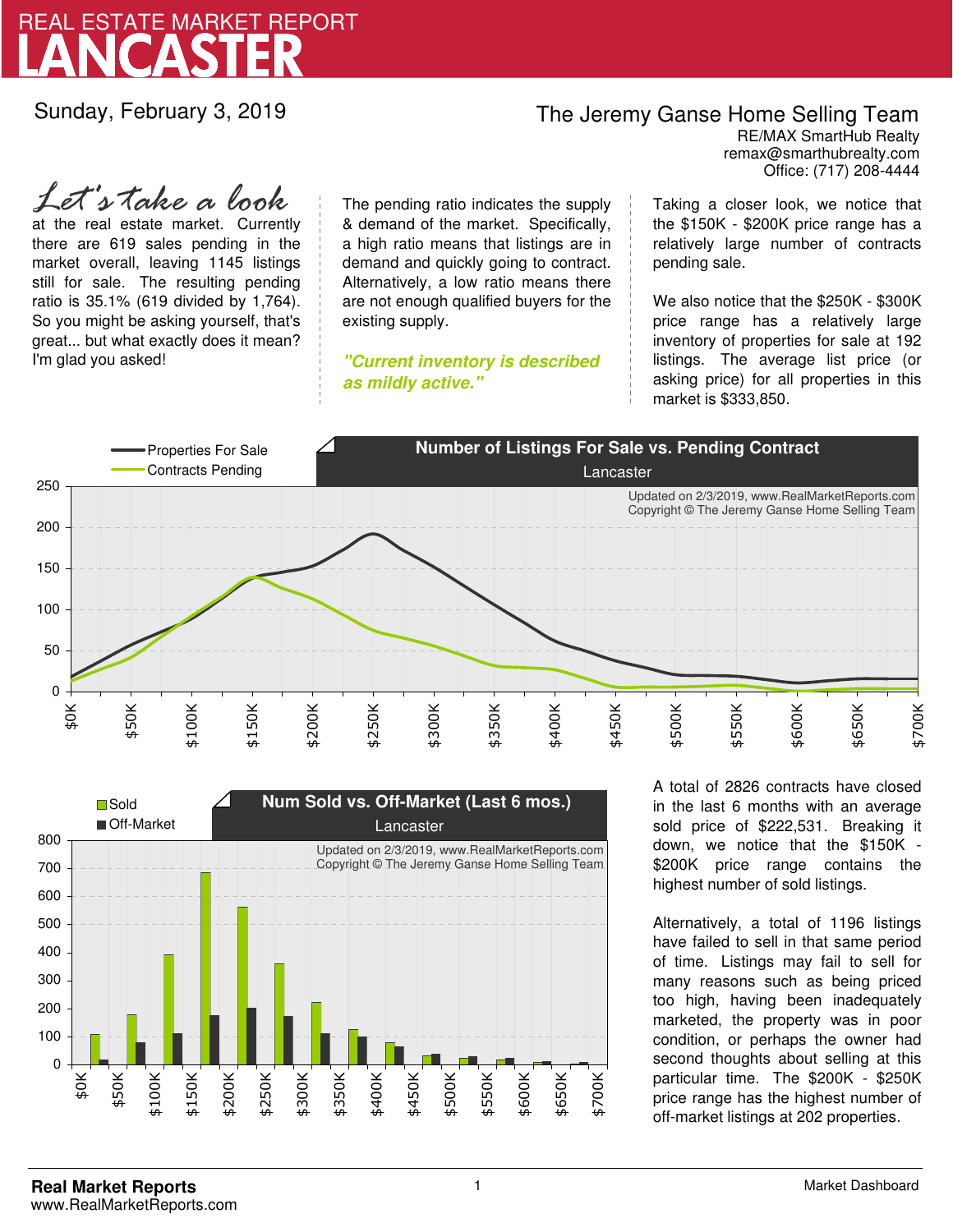# LANCASTER REAL ESTATE MARKET REPORT

### Sunday, February 3, 2019

## The Jeremy Ganse Home Selling Team

remax@smarthubrealty.com RE/MAX SmartHub Realty Office: (717) 208-4444

Looking at the chart to the right, you might be wondering why average days on market (DOM) is important. This is a useful measurement because it can help us to determine whether we are in a buyer's market (indicated by high DOM), or a seller's market (indicated by low DOM). Active listings (properties for sale) have been on the market for an average of 145 days.

Analysis of sold properties for the last six months reveals an average sold price of \$222,531 and 42 days on market. Notice that properties in the \$100K - \$150K price range have sold quickest over the last six months.

The recent history of sales can be seen in the two charts below. The average sold price for the last 30 days was \$217,901 with an average DOM of 39 days.

Since the recent DOM is less than the average DOM for the last 6 months, it is a positive indicator for demand. It is always important to realize that real estate markets can fluctuate due to many factors, including shifting interest rates, the economy, or seasonal changes.



### **"The average list-to-sales ratio for this area is 98.3%."**

Ratios are simple ways to express the difference between two values such as list price and sold price. In our case, we typically use the list-to-sale ratio to determine the percentage of the final list price that the buyer ultimately paid. It is a very common method to help buyers decide how much to offer on a property.

Analysis of the absorption rate indicates an inventory of 2.4 months based on the last 6 months of sales. This estimate is often used to determine how long it would take to sell off the current inventory of properties if all conditions remained the same. It is significant to mention that this estimate does not take into consideration any additional properties that will come onto the market in the future.



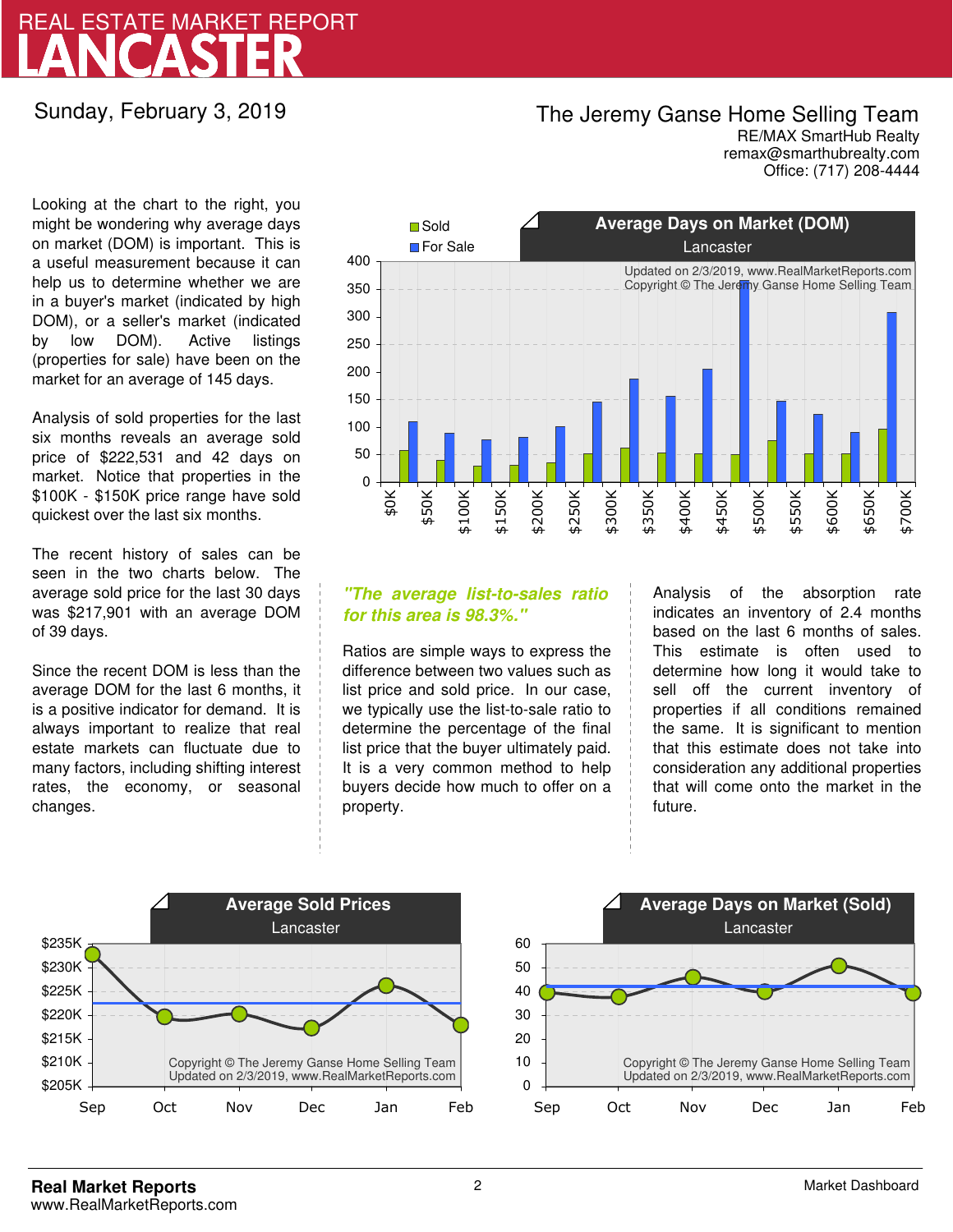# LANCASTER REAL ESTATE MARKET REPORT

Sunday, February 3, 2019

# The Jeremy Ganse Home Selling Team

remax@smarthubrealty.com RE/MAX SmartHub Realty Office: (717) 208-4444

|                                    |           | <b>Contracts Pending [2]</b> |            |                   |            | Off-Market in the Last 6 Months [3] |                               |              |            |                   |                   | <b>Absorption Rate</b> |  |              |       |
|------------------------------------|-----------|------------------------------|------------|-------------------|------------|-------------------------------------|-------------------------------|--------------|------------|-------------------|-------------------|------------------------|--|--------------|-------|
|                                    |           | For Sale <sup>[1]</sup>      |            |                   |            |                                     | Sold in the Last 6 Months [4] |              |            |                   |                   |                        |  |              |       |
| <b>Price Range</b>                 |           | <b>Total</b>                 | Avg        | Avg               | Total      | Pending                             | <b>Total</b>                  | <b>Total</b> | Avg        | Avg Orig          | Avg               | Avg                    |  | List to      | Mos.  |
| Min.                               | Max.      | <b>Num</b>                   | <b>DOM</b> | <b>List Price</b> | <b>Num</b> | Ratio                               | <b>Num</b>                    | <b>Num</b>   | <b>DOM</b> | <b>List Price</b> | <b>List Price</b> | <b>Sold Price</b>      |  | <b>Sales</b> |       |
| \$0                                | \$49,999  | 18                           | 110        | \$33,011          | 13         | 41.9%                               | 19                            | 110          | 59         | \$55,441          | \$52,732          | \$31,813               |  | 60.3%        | 1.0   |
| \$50,000                           | \$99,999  | 57                           | 89         | \$74,360          | 42         | 42.4%                               | 80                            | 180          | 40         | \$85,501          | \$77,935          | \$74,108               |  | 95.1%        | 1.9   |
| \$100,000                          | \$149,999 | 89                           | 78         | \$130,446         | 92         | 50.8%                               | 112                           | 393          | 30         | \$135,894         | \$133,816         | \$130,810              |  | 97.8%        | 1.4   |
| \$150,000                          | \$199,999 | 138                          | 83         | \$179,495         | 139        | 50.2%                               | 177                           | 685          | 31         | \$179,991         | \$177,561         | \$174,829              |  | 98.5%        | 1.2   |
| \$200,000                          | \$249,999 | 153                          | 101        | \$226,507         | 113        | 42.5%                               | 202                           | 562          | 36         | \$228,711         | \$226,416         | \$223,401              |  | 98.7%        | 1.6   |
| \$250,000                          | \$299,999 | 192                          | 146        | \$277,090         | 75         | 28.1%                               | 172                           | 362          | 53         | \$278,974         | \$276,187         | \$272,576              |  | 98.7%        | 3.2   |
| \$300,000                          | \$349,999 | 152                          | 188        | \$325,358         | 56         | 26.9%                               | 111                           | 222          | 63         | \$329,841         | \$325,678         | \$322,610              |  | 99.1%        | 4.1   |
| \$350,000                          | \$399,999 | 106                          | 156        | \$376,949         | 32         | 23.2%                               | 101                           | 126          | 54         | \$383,596         | \$377,346         | \$370,922              |  | 98.3%        | $5.0$ |
| \$400,000                          | \$449,999 | 62                           | 205        | \$425,844         | 27         | 30.3%                               | 66                            | 78           | 52         | \$433,258         | \$430,244         | \$425,247              |  | 98.8%        | 4.8   |
| \$450,000                          | \$499,999 | 38                           | 367        | \$478,834         | 6          | 13.6%                               | 40                            | 33           | 51         | \$492,273         | \$481,050         | \$473,495              |  | 98.4%        | 6.9   |
| \$500,000                          | \$549,999 | 21                           | 148        | \$535,277         | 6          | 22.2%                               | 29                            | 23           | 76         | \$534,316         | \$528,172         | \$516,668              |  | 97.8%        | 5.5   |
| \$550,000                          | \$599,999 | 19                           | 123        | \$572,187         | 8          | 29.6%                               | 24                            | 17           | 53         | \$598,471         | \$590,006         | \$578,383              |  | 98.0%        | 6.7   |
| \$600,000                          | \$649,999 | 11                           | 90         | \$625,191         | 1          | 8.3%                                | 12                            | 9            | 52         | \$646,902         | \$638,513         | \$622,024              |  | 97.4%        | 7.3   |
| \$650,000                          | \$699,999 | 16                           | 308        | \$684,091         | 4          | 20.0%                               | 9                             | 4            | 98         | \$748,750         | \$706,200         | \$670,625              |  | 95.0%        | 24.0  |
| \$700,000                          | $+$       | 73                           | 198        | \$1,085,543       | 5          | 6.4%                                | 42                            | 22           | 134        | \$854,362         | \$838,498         | \$886,204              |  | 105.7%       | 19.9  |
| <b>Market Summary &gt;&gt;&gt;</b> |           | 1,145                        | 145        | \$333,850         | 619        | 35.1%                               | 1,196                         | 2,826        | 42         | \$229,790         | \$226,380         | \$222,531              |  | 98.3%        | 2.4   |

Status = [1] ACT; [2] PND; [3] WTH, EXP, CNL; [4] CLS

CountyOrParish = Lancaster

PropertyType = Residential

1

Date Range = 08/05/2018 to 02/03/2019 Date Range = 08/05/2018 to 02/03/2019